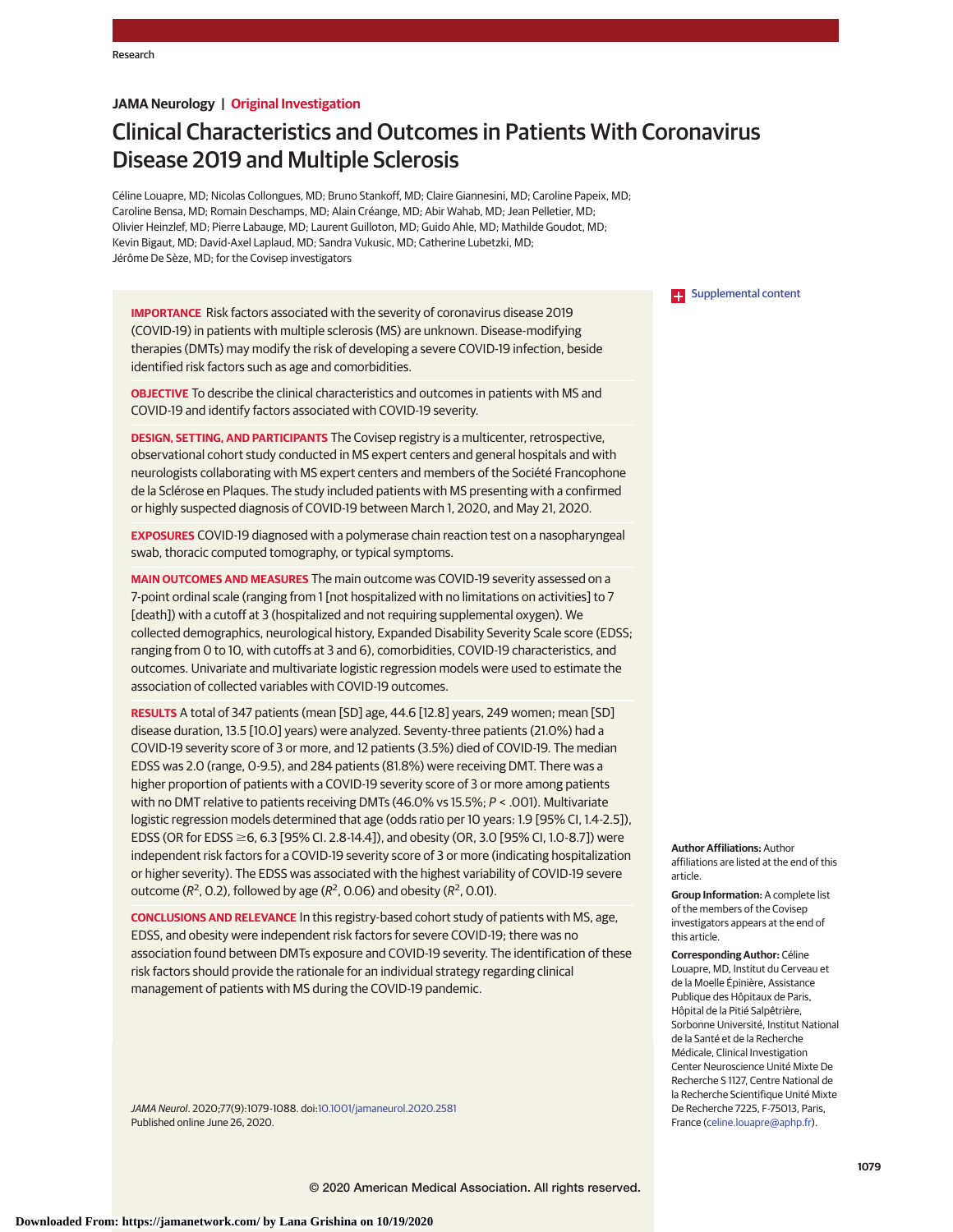n December 2019, the first cases of a new coronavirus in-<br>fection (coronavirus disease 2019 [COVID-19]) attribut-<br>able to severe acute respiratory syndrome coronavirus 2<br>(SARS-CoV-2) appeared in Wuhan, China. The virus has n December 2019, the first cases of a new coronavirus infection (coronavirus disease 2019 [COVID-19]) attributable to severe acute respiratory syndrome coronavirus 2 rapidly, reaching 225 countries and more than 5 million people as of May 21, 2020. In France, by the same date, 181 000 patients had tested positive for COVID-19 and more than 28 000 patients had died of COVID-19. In the pandemic context, populations at risk of developing severe forms of COVID-19 have begun to be identified.<sup>1</sup>

Patients with multiple sclerosis (MS) represent a population of particular interest in the pandemic context becausemost of them are treated with immunosuppressants. On March 13, 2020, the Multiple Sclerosis International Federation issued recommendations regarding the risk of COVID-19 in patients with MS, with a specific statement regarding diseasemodifying therapies (DMTs), indicating that "some MS medications might increase the likelihood of developing complications from a COVID-19 infection but this risk needs to be balanced with the risks of stopping treatment."<sup>2</sup> In statements from national MS societies and published editorials, 3,4 it is recommended to consider delaying DMT initiation for those treatments with the highest presumed infectious risk or delaying the completion of a cure for sequential DMTs. The attitude toward DMTs in the case of proven COVID-19 infection is to consider temporarily stopping immunosuppressive DMTs. Expert panels have proposed a stratification of the risk of treatments according to known systemic immunosuppression.<sup>3,4</sup>

In this context, we have initiated a French registry enabling the collection of highly suspect and proven COVID-19 in patients with MS. The purpose of this registry was to determine the characteristics of COVID-19 in this population and identify the risk factors for developing a severe form of this infection.

# Methods

## Data Collection

We conducted a multicenter, retrospective, observational cohort study of patients with MS with confirmed or highly suspected COVID-19 diagnosis (Covisep registry). All French MS expert centers (Centre de Ressources et de Compétences– Sclérose en Plaques), part of the French Clinical Research Infrastructure Network for Multiple Sclerosis (which is part of Institut National de la Santé et de la Recherche Médicale), and general hospitals and neurologists collaborating with the Centre de Ressources et de Compétences–Sclérose en Plaques or members of the French MS society (Société Francophone de la Sclérose en Plaques) participated in the collection of data.

The study followed the Strengthening Reporting of Observational Studies in Epidemiology (STROBE) guidelines. The study received approval from the ethics committee of Sorbonne University and is registered at the Institut National des Données de Santé for the use of confidential electronically processed patient data. The study protocol is registered on ClinicalTrials.gov [\(NCT04355611\)](https://clinicaltrials.gov/ct2/show/NCT04355611). Patients included were informed about the objective of the study, and the collection of

#### **Key Points**

**Question** What are the risk factors for developing a severe form of coronavirus disease 2019 (COVID-19) in patients with multiple sclerosis (MS)?

**Findings** In this cohort study of 347 patients with MS, risk factors for severe forms of COVID-19 were neurological disability, age, and obesity, but no association was found between disease-modifying therapies exposure and COVID-19 severity.

**Meaning** The identification of these risk factors could provide a rationale for an individual strategy of clinical management in patients with MS during the COVID-19 pandemic.

nonopposition (consent) to the use of medical data was carried out according to French law, good clinical practice, and the General Data Protection Regulation. Using an electronic clinical record form on RedCap [\(https://www.project-redcap.org/\)](https://www.project-redcap.org/), study data were collected frommedical records of patients who were diagnosed with COVID-19 between March 1, 2020, and May 21, 2020.

## Population of Interest

Inclusion criteria were MS and at least 1 of the following 4 criteria: (1) a biologically confirmed COVID-19 diagnosis based on a positive result of a SARS-CoV-2 polymerase chain reaction (PCR) test on a nasopharyngeal swab; (2) typical thoracic computed tomography (CT) abnormalities (ground-glass opacities) in epidemic areas; (3) anosmia or ageusia of sudden onset in the absence of rhinitis or nasal obstruction; or (4) COVID-19–typical symptoms (triad of cough, fever, and asthenia) in an epidemic zone of COVID-19. The noninclusion criterion was the patient's opposition to the use of his or her medical data.

## Definition of Study End Points

We collected patient demographics, current DMT use, Expanded Disability Severity Scale score (EDSS) before COVID-19, and comorbidities and the presence of known lymphopenia before infection. Regarding COVID-19, we collected symptoms and diagnostic data (PCR for SARS-CoV-2 or chest CT). The primary end point was the participant's clinical status at the most severe point of their COVID-19 course (on a 7-point ordinal scale<sup>5</sup>), referred as the *COVID-19 severity score*, where 1 indicated the patient was not hospitalized and had no limitations on activities; 2, the patient was not hospitalized and had limitation on activities; 3, the patient was hospitalized and did not require supplemental oxygen; 4, the patient was hospitalized and required supplemental oxygen; 5, the patient was hospitalized and receiving noninvasive ventilation or highflow oxygen; 6, the patient was hospitalized and receiving invasive mechanical ventilation or extracorporeal membrane oxygenation; or 7, death.

## Statistical Analysis

Descriptive statistics were performed on demographic and clinical variables. Demographic data were compared between patients with COVID-19 severity scores of 1 or 2 and patients with COVID-19 severity scores of 3 or more (ie, hospi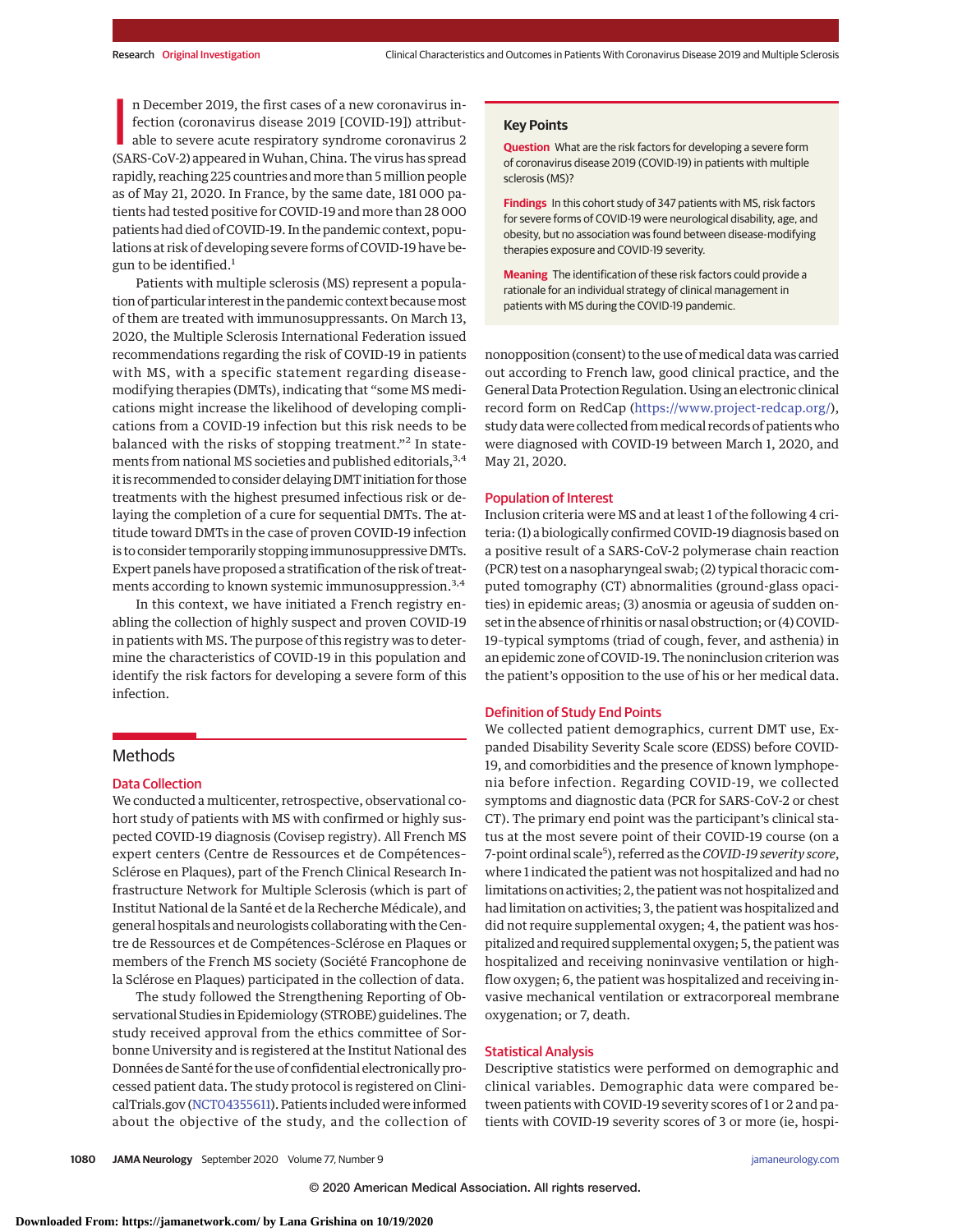talization or death from COVID-19). Group comparisons were performed using the Mann-Whitney *U* test for numerical and ordinal variables and the Fisher test or  $\chi^2$  test when appropriate for categorical variables. Any 2-sided *P* < .05 was considered statistically significant.

Univariate logistic regression models were performed on identified variables to assess their association with COVID-19 outcome (severity scores, 1-2 vs ≥3). Age was treated as a continuous variable, and EDSS was segmented into 3 bins (<3, 3-5.5, and ≥6). Disease-modifying therapies were categorized according to systemic infection risk (no risk: interferon beta and glatiramer; low risk: teriflunomide, dimethylfumarate, natalizumab, and other drugs [mycophenolate mofetil, methotrexate, and cyclophosphamide]; intermediate or high risk: fingolimod, anti-CD20 therapies, cladribine, and alemtuzumab) as proposed in a previous study.<sup>4</sup> Subsequently, a multivariate logistic regression model was performed to determine which variables are independently associated with severe COVID-19 (severity score ≥3). Variable selection was done through backward elimination and forward selection by minimizing Akaike information criterion. Results are expressed as odds ratios (ORs) and 95% CIs. McFadden pseudo-*R*<sup>2</sup> values were calculated for each variable to quantify the proportion of the total variability of the outcome that is accounted for by the model. Data analyses were performed in Python (Python Software Foundation) using Pandas package version 1.0.3, Scipy version 1.4.1, and Statsmodels version 0.11.1.

## Results

### Study Population

As of May 21, 2020, 348 patients with MS were in the Covisep registry. Among 46 patients with a negative SARS-CoV-2 PCR result, 10 patients had a chest CT showing typical lesions for COVID-19 and 1 patient had further SARS-CoV-2–positive serology results. For the remaining patients with negative SARS-CoV-2 PCR results, 34 of 35 were confirmed to have a highly suspicious COVID-19 with a typical medical history. One patient had an uncertain COVID-19 diagnosis and was excluded from the analysis. Ultimately, 347 patients with MS were included.

### Demographics and Clinical Characteristics

Demographics and clinical characteristics of the cohort are presented in the Table. Briefly, their mean (SD) age was 44.6 (12.8) years, 249 of 347 were women, and the mean (SD) disease duration was 13.5 (10.0) years.

Seventy-three patients had a COVID-19 severity score of 3 ormore. Patients presented with typical symptoms for COVID-19. Notably, fever (temperature more than 38 °C) and dyspnea were more frequent in patients with severe COVID-19 (67 of 73 [91.8%] and 54 of 73 [74.0%], respectively) than patients who were not hospitalized (193 of 274 [70.4%] and 108 of 274 [39.4%] respectively; *P* < .001), while anosmia/ageusia and headache were more common in patients who were not hospitalized (135 of 274 [49.3%] and 164 of 274 [59.8%], reTable. Demographic and Disease Characteristics of Patients With Multiple Sclerosis Diagnosed With Coronavirus Disease 2019 in the Covisep Registry, as of May 21, 2020

| Characteristic                                               | No. (%)        |
|--------------------------------------------------------------|----------------|
| No. of patients with MS                                      | 347            |
| Demographics                                                 |                |
| Age, mean (SD), y                                            | 44.6 (12.8)    |
| Sex ratio, female: male                                      | 249:98         |
| Disease duration, mean (SD), y                               | 13.5(10.0)     |
| Disease course, No.                                          |                |
| Clinically isolated syndrome                                 | 6              |
| Remitting-relapsing multiple sclerosis                       | 276            |
| Secondary progressive multiple sclerosis                     | 48             |
| Primary progressive multiple sclerosis                       | 17             |
| Expanded Disability Severity Score, median (range)           | $2.0(0.0-9.5)$ |
| Disease-modifying therapies                                  |                |
| Interferon beta                                              | 20(5.8)        |
| Glatiramer                                                   | 33 (9.5)       |
| Teriflunomide                                                | 33 (9.5)       |
| Dimethylfumarate                                             | 35 (10.1)      |
| Natalizumab                                                  | 57 (16.4)      |
| Fingolimod                                                   | 42 (12.1)      |
| Ocrelizumab                                                  | 38 (11.0)      |
| Rituximab                                                    | 17(4.9)        |
| Cladribine                                                   | 3(0.9)         |
| Alemtuzumab                                                  | 1(0.3)         |
| Other <sup>a</sup>                                           | 5(1.4)         |
| None                                                         | 63 (18.2)      |
| Lymphopenia before COVID-19 onset, No./No. tested<br>$(\%)$  |                |
| No lymphopenia                                               | 128/187 (68.4) |
| Lymphopenia                                                  | 59/187 (31.6)  |
| Lymphopenia, excluding patients receiving<br>fingolimod      | 34/157 (21.6)  |
| Lymphopenia grade, No.                                       |                |
| 1                                                            | 10             |
| $\overline{2}$                                               | 21             |
| 3                                                            | 23             |
| $\overline{4}$                                               | 2              |
| Comorbid conditions                                          |                |
| Cardiovascular disease                                       | 23 (6.6)       |
| Pulmonary disease                                            | 15(4.3)        |
| <b>Diabetes</b>                                              | 16(4.6)        |
| Obesity (BMI>30)                                             | 24 (6.9)       |
| Smoking                                                      | 33(9.5)        |
| COVID-19 diagnosis, No./No. tested (%)                       |                |
| Positive SARS-CoV-2 polymerase chain reaction<br>result      | 146/191 (76.4) |
| Ground-glass opacity on thoracic computed<br>tomography scan | 62/93 (66.7)   |
| COVID-19 symptoms                                            |                |
| Asthenia                                                     | 290 (83.6)     |
| Fever                                                        | 260 (74.9)     |
| Cough                                                        | 266 (76.7)     |
| Anosmia/ageusia                                              | 150 (43.2)     |
| Headache                                                     | 180 (51.9)     |

(continued)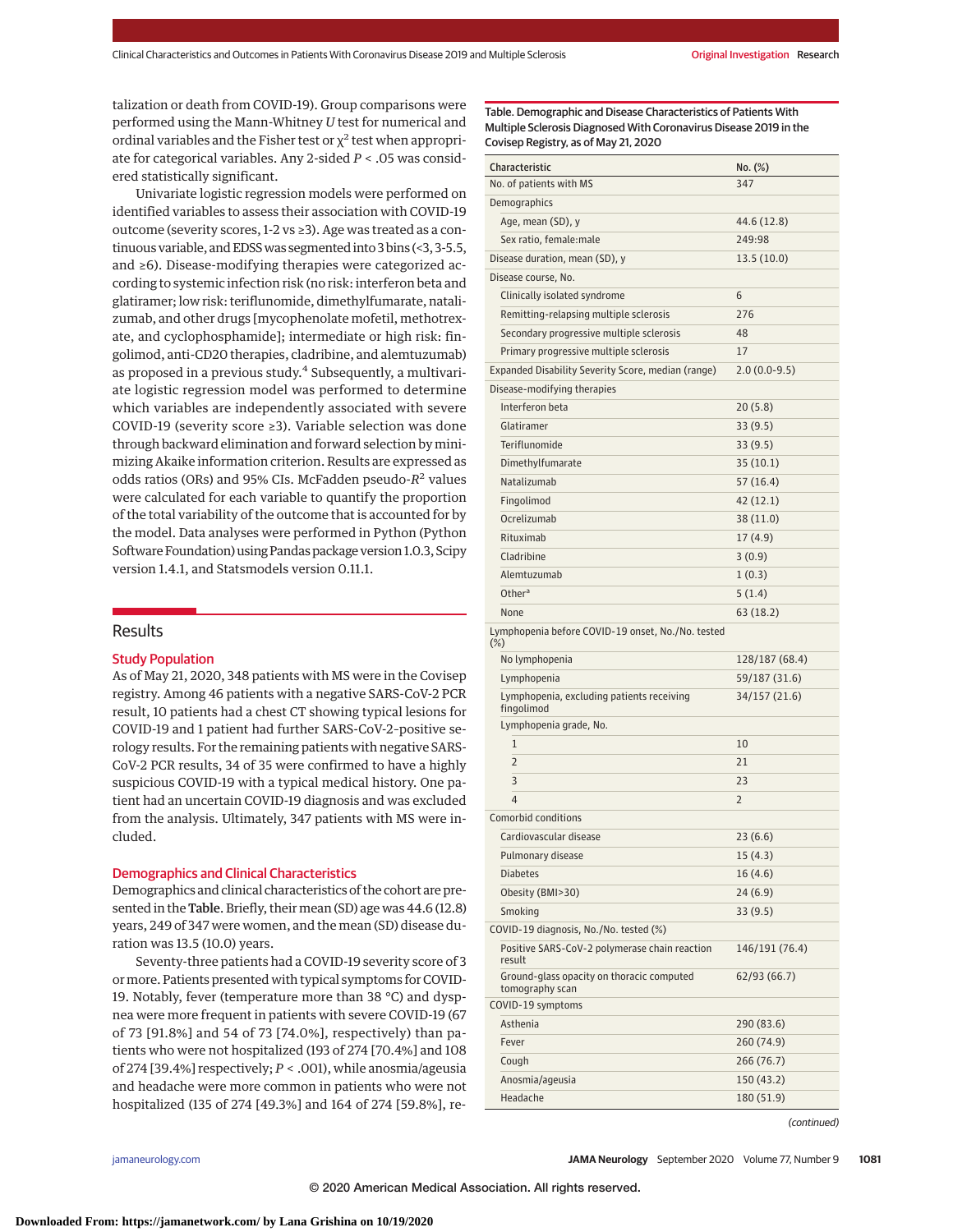Table. Demographic and Disease Characteristics of Patients With Multiple Sclerosis Diagnosed With Coronavirus Disease 2019 in the Covisep Registry, as of May 21, 2020 (continued)

| Characteristic                                                                                  | No. (%)    |
|-------------------------------------------------------------------------------------------------|------------|
| <b>Dyspnea</b>                                                                                  | 162 (46.7) |
| Digestive disorders                                                                             | 88 (25.4)  |
| <b>Dizziness</b>                                                                                | 54 (15.6)  |
| Inclusion criteria                                                                              |            |
| Positive SARS-CoV-2 polymerase chain reaction                                                   | 146 (42.1) |
| Ground-glass opacity on thoracic computed<br>tomography scan, without fulfilling above criteria | 18(5.2)    |
| Anosmia/ageusia, without fulfilling above criteria                                              | 91(26.2)   |
| Typical COVID-19 symptoms, without fulfilling<br>above criteria                                 | 92(26.5)   |

Abbreviations: BMI, body mass index (calculated as weight in kilograms divided by height in meters squared); COVID-19, coronavirus disease 2019; SARS-CoV-2, severe acute respiratory syndrome coronavirus 2.

<sup>a</sup> Other treatments for patients with multiple sclerosis: mycophenolate mofetil  $(n = 3)$ , cyclophosphamide  $(n = 1)$ , and methotrexate  $(n = 1)$ .

spectively) vs patients who were hospitalized (15 of 73 [20.5%] and 16 of 73 [21.9%], respectively; *P* < .001).

The distribution of clinical severity for COVID-19 according to the different DMTs is presented in Figure 1. The ages and EDSSs of patients in each DMT group are shown in eFigure 1 in the [Supplement.](https://jamanetwork.com/journals/jama/fullarticle/10.1001/jamaneurol.2020.2581?utm_campaign=articlePDF%26utm_medium=articlePDFlink%26utm_source=articlePDF%26utm_content=jamaneurol.2020.2581)

## Variables Associated With COVID-19 Severity

Patients with COVID-19 severity scores of 3 or more were more frequently male compared with patients with COVID-19 who were not hospitalized (female:male sex ratio: 1.4 vs 3.0; *P* = .008). Age and EDSS differences between groups and clinical course distribution are represented in Figure 2. Patients with COVID-19 severity scores of 3 or more were older (mean [SD] age, 55.0 [13.7] years vs 41.9 [11.0] years; *P* < .001), had higher EDSS (median EDSS, 6.0 vs 2.0; *P* < .001), and more frequently had a progressive course (36 of 73 [49.3%] vs 29 of 274 [10.6%]; *P* < .001) compared with patients with COVID-19 who were not hospitalized.

The presence of at least 1 comorbidity was associated with an increased risk of severe COVID-19. The proportion of patients with at least 1 comorbidity was lower in the nonhospitalized group vs the severe COVID-19 group (75 of 274 [27.4%] vs 38 of 73 [52.1%], respectively; *P* < .001). Comorbidities associated with a COVID-19 severity score of 3 or more were diabetes (9 of 73 [12.3%] vs 7 of 274 [2.5%]; *P* = .002), cardiovascular comorbidity (13 of 73 [17.8%] vs 10 of 274 [3.6%];*P* < .001), pulmonary comorbidity (7 of 73 [9.6%] vs 8 of 274 [2.9%]; *P* = .02), and obesity (10 of 73 [13.7%] vs 14 of 274 [5.1%];  $P = .02$ ).

There was a higher proportion of patients with severe COVID-19 among patients with no DMTs relative to patients who were receiving DMTs (29 of 63 [46.0%] vs 44 of 284 [15.5%]; *P* < .001). Among patients with DMTs (n = 284), there was a difference in COVID-19 outcome between DMT groups, with a higher proportion of patients with severe COVID-19 in the moderate-risk or high-risk DMT group (24 of 101 [23.8%] vs 17 of 130 [13.1%] in the low-risk DMT group and 3 of 53 [5.7%] in the no-risk DMT group; *P* = .007). Disease-modifying treatments were stopped or postponed (in the case of sequential treatment) in 77 patients (27.1%), but DMT modification was not associated with COVID-19 outcome.

Among 187 patients for whom lymphocyte counts were available before COVID-19 onset, we did not find an association between lymphopenia and severe COVID-19. However, if we excluded patients taking fingolimod because of this drug's mechanism of action, lymphopenia was more frequent in patients with COVID-19 severity scores of 3 or more (22 of 57 [38.6%] vs 12 of 100 [12.0%]; *P* < .001).

## Univariate and Multivariate Logistic Regression Models of Severe COVID-19

To estimate the risk factors associated with COVID-19 severity scores of 3 ormore, we calculated the odds ratios (ORs) from univariate logistic regression models (Figure 3A). Greater age (OR per 10 years, 2.49 [95% CI, 1.92-3.22]), male sex (OR, 2.11 [95% CI, 1.23-3.63]), comorbidities (OR, 2.93 [95% CI, 1.73- 4.99]), progressive disease (OR, 8.22 [95% CI, 4.52-14.96]), and higher EDSS (ORs, EDSS 3-5.5, 6.28 [95% CI, 2.97-13.26]; EDSS ≥6, 16.10 [95% CI, 7.72-33.58]) were associated with increased risk of severe COVID-19, while DMTs were associated with lower risks of severe COVID-19 (interferon or glatiramer acetate: OR, 0.07 [95% CI, 0.02-0.25]; teriflunomide, dimethylfumarate, natalizumab, or other drugs: OR, 0.18 [95% CI, 0.09-0.36]; alemtuzumab, cladribine, fingolimod, ocrelizumab, or rituximab: OR, 0.37 [95% CI, 0.19-0.72]). In themultivariate logistic regression model, age, male, obesity, cardiac comorbidity, and EDSS were retained in the model as independent variables associated with severe COVID-19 (Figure 3B). Among these, higher age (OR per 10 years, 1.9 [95% CI, 1.4- 2.5]), an EDSS of 6 or more (OR, 6.3 [95% CI, 2.8-14.4]), and obesity (OR, 3.0 [95% CI, 1.03-8.7]) were independent variables associated with severe COVID-19 (severity score ≥3). The EDSS showed the highest variability of COVID-19 severe outcome  $(R^2, 0.20)$ , followed by age (additional  $R^2$ , 0.06) and obesity (additional  $R^2$ , 0.01) (Figure 3C).

A cutoff score of 7 for EDSS provided similar results (eFigure 2 in the [Supplement\)](https://jamanetwork.com/journals/jama/fullarticle/10.1001/jamaneurol.2020.2581?utm_campaign=articlePDF%26utm_medium=articlePDFlink%26utm_source=articlePDF%26utm_content=jamaneurol.2020.2581). As a sensitivity analysis, when including only patients with positive SARS-CoV-2 PCR results (n = 146), a higher age (OR per 10 years, 1.6 [95% CI, 1.1-2.3]) and an EDSS of 6 or more (OR, 7.0 [95% CI, 2.3-21.2]) remained independent variables associated with severe COVID-19.

We performed a post hoc analysis with a threshold of 4 for COVID-19 severity score (hospitalized, requiring supplemental oxygen, or higher severity). We obtained similar results at univariate analysis (eFigure 3 in the [Supplement\)](https://jamanetwork.com/journals/jama/fullarticle/10.1001/jamaneurol.2020.2581?utm_campaign=articlePDF%26utm_medium=articlePDFlink%26utm_source=articlePDF%26utm_content=jamaneurol.2020.2581). In the multivariate logistic regression model, age, male sex, obesity, cardiac comorbidity, and EDSSswere retained as independent variables associated with severe COVID-19 (eFigure 3 in the [Supplement\)](https://jamanetwork.com/journals/jama/fullarticle/10.1001/jamaneurol.2020.2581?utm_campaign=articlePDF%26utm_medium=articlePDFlink%26utm_source=articlePDF%26utm_content=jamaneurol.2020.2581). A higher age (OR per 10 years, 2.1 [95% CI, 1.5- 3.0]), EDSS of 6 or more (OR, 8.3 [95% CI, 3.1-22.3]), male sex (OR, 2.6 [95% CI, 1.2-5.3]), and obesity (OR, 5.2 [95% CI, 1.6- 16.5]) were the independent variables associated with severe COVID-19 (severity score ≥4). The EDSS showed the highest variability of COVID-19 severe outcome  $(R^2, 0.23)$ , followed by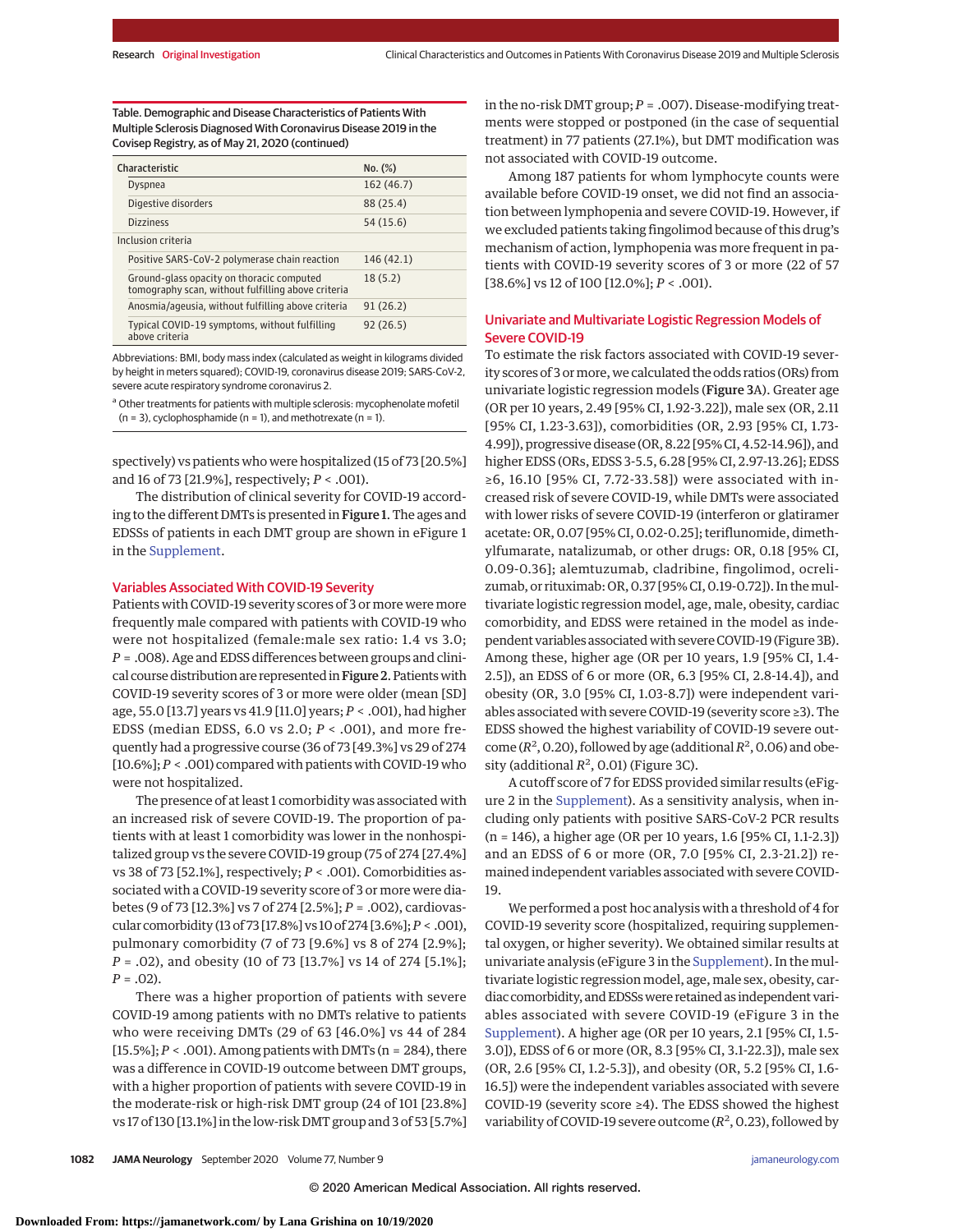





A, Patients were grouped according to coronavirus disease 2019 (COVID-19) severity score (from 1 [not hospitalized with no limitations on activities] to 7 [death]). B, Patients were grouped according to disease-modifying therapy.

Systemic immunosuppression risk was adapted from Brownlee et al.<sup>3</sup> Other treatments used by patients with multiple sclerosis included mycophenolate mofetil ( $n = 3$ ), cyclophosphamide ( $n = 1$ ), and methotrexate ( $n = 1$ ).

age (additional  $R^2$ , 0.08), obesity ( $R^2$ , 0.02), and male sex ( $R^2$ , 0.01) (eFigure 3 in the [Supplement\)](https://jamanetwork.com/journals/jama/fullarticle/10.1001/jamaneurol.2020.2581?utm_campaign=articlePDF%26utm_medium=articlePDFlink%26utm_source=articlePDF%26utm_content=jamaneurol.2020.2581).

# Clinical Description of Patients With Highest COVID-19 **Severity**

Twelve patients in the cohort (3.5%) died of COVID-19, with most of these patients having a progressive form of the disease and a high EDSS. Four patients were hospitalized in intensive care units. One relatively young patient was in intensive care under mechanical ventilation for 3 weeks and is now in rehabilitation with a tracheotomy. Another patient was admitted to an intensive care unit 10 days after symptom onset. Both patients were receiving ocrelizumab and had obesity as a comorbidity. A third patient with primary progressive MS was in intensive care under mechanical ventilation for 8 days and has since been discharged from the hospital. This person was taking rituximab, had an EDSS of 5.5, and had no known comorbidities. A fourth patient, who had relapsing-remitting MS with no DMT, was admitted in intensive care under mechanical ventilation.

and COVID-19 severity of individuals from the cohort. A de-

scription of demographics and clinical characteristics of patients with the most severe COVID-19 outcome (score 6: under mechanical ventilation; score 7: death) is provided in eTable 1 in the [Supplement.](https://jamanetwork.com/journals/jama/fullarticle/10.1001/jamaneurol.2020.2581?utm_campaign=articlePDF%26utm_medium=articlePDFlink%26utm_source=articlePDF%26utm_content=jamaneurol.2020.2581)

## Fatality Rate in Patients With Multiple Sclerosis Hospitalized for COVID-19

We provide in eTable 2 in the [Supplement](https://jamanetwork.com/journals/jama/fullarticle/10.1001/jamaneurol.2020.2581?utm_campaign=articlePDF%26utm_medium=articlePDFlink%26utm_source=articlePDF%26utm_content=jamaneurol.2020.2581) the numbers of patients, stratified by age and sex, and the death rate among patients who were hospitalized. As a reference, we have included the death rate among patients hospitalized for COVID-19 in the overall population in France.<sup>6</sup> Although no statistical analysis can be performed because of the low number of patients who died in this cohort, we observed a higher fatality rate among patients who were hospitalized formost age groups in patients with MS compared with reference estimates.

# Discussion

Figure 4 displays an associative plot between age, EDSS,

We found COVID-19 symptom profiles to be consistent with that described in the general population. In this cohort, fever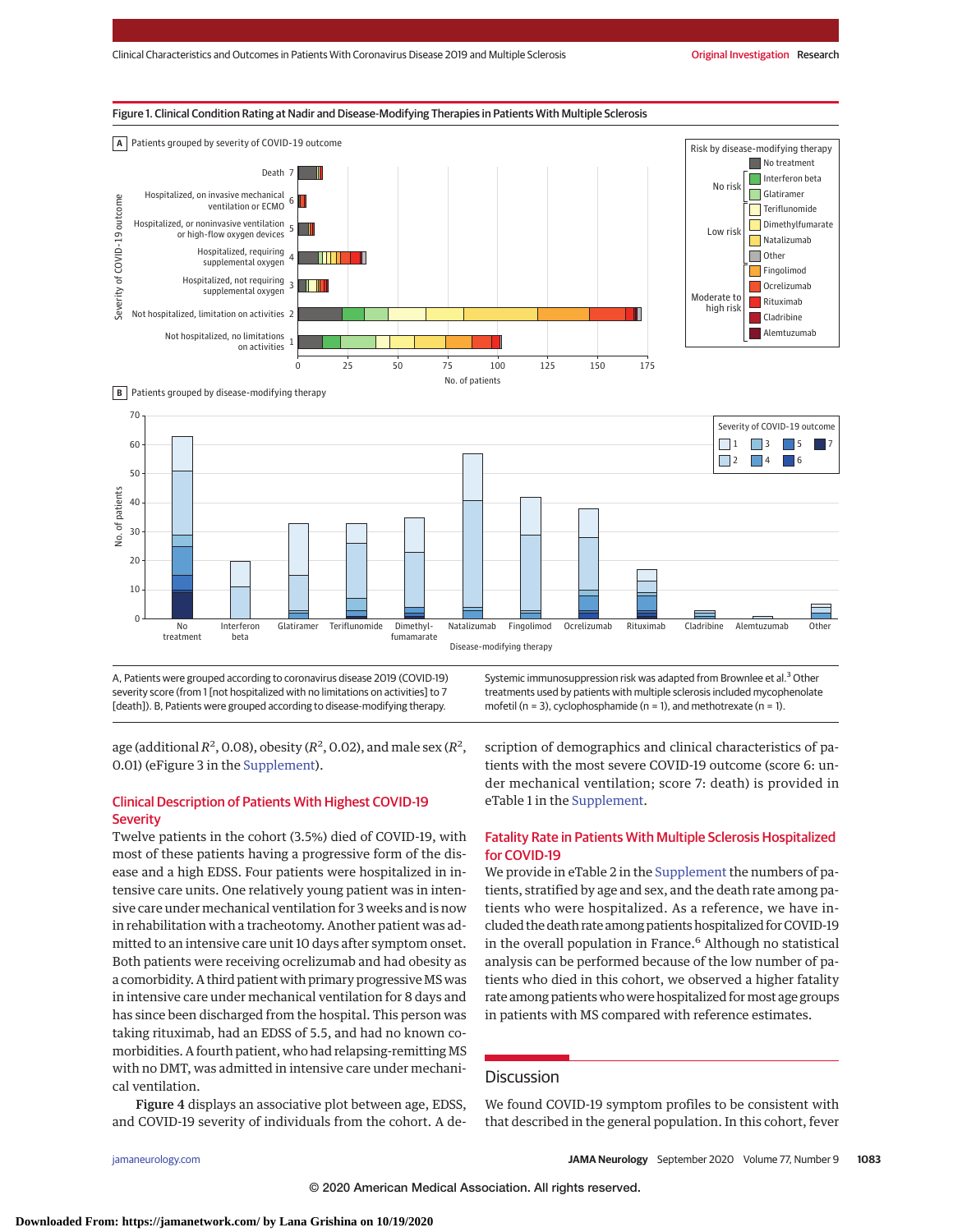

### Figure 2. Characteristics of Patients Not Hospitalized for Coronavirus Disease 2019 (COVID-19) and Patients Who Were Hospitalized With or Died of COVID-19

A, Age. B, Expanded Disability Severity Scale (EDSS) score. C, Clinical course. The P values were obtained from Mann-Whitney U tests for age and EDSS group differences and  $\chi^2$  tests for clinical course distribution differences.

and dyspnea were more common in patients hospitalized for COVID-19. Similarly, in a series of 201 patients with COVID-19 pneumonia, high fever was associated with the development of acute respiratory distress syndrome.<sup>7</sup> Headache and anosmia were more frequently associated with ambulatory forms in our cohort, in line with a recent article $8$  reporting that anosmia was strongly and independently associated with outpatient care.

Importantly, we identified in univariate analyses risk factors for COVID-19 severity: age, EDSS, progressive course of MS, and male sex. Comorbidities were also identified as risk factors, including cardiovascular and pulmonary diseases, diabetes, and obesity. These comorbidities were most frequently found in a large series of patients hospitalized in an intensive care unit for COVID-19 in New York, New York.<sup>9</sup>

The presence of DMT was associated with a lower risk of hospitalization in univariate analysis. Among patients who were hospitalized or died, there was an increased proportion of patients without treatment compared with the patients who were not hospitalized. Given the interactions between age, disease course, EDSS, and exposure to DMTs, it is crucial to carry out a multivariate analysis to estimate the independent outcome of each of these variables. Indeed, DMTs are more frequently prescribed in younger patients, those with a relapsing form of MS, and those with a lower level of disability. In multivariate analyses, only the following variables were independent risk factors of severe form of COVID-19: age, EDSS, and obesity. Additionally, themultivariate analysis carried out with a threshold of severity of COVID-19 of 4 or more found an in-

dependent outcome ofmale sex as risk factor for severe COVID-19, beside age, obesity, and EDSS.

In this cohort, the exposure to DMTs and the level of immunosuppression were not factors that independently modified the risk of developing a severe form of COVID-19. Caution should be exercised when interpreting this result, because it is possible that a larger cohort could identify a subgroup of patients with 1 or more DMTs that modify the risk of COVID-19. Therefore, the pooling of registries and/or replication of results in other cohorts from several countries will be important to reinforce this result. In our population, 2 patients with relapsing-remitting MS who were receiving ocrelizumab have developed acute respiratory distress syndrome. Although these 2 patients also had obesity, it cannot be excluded that their DMTs may have increased their susceptibility to COVID-19 severity. In the literature, cases of patients with MS and COVID-19 who were receiving ocrelizumab were reported, with 1 being asymptomatic<sup>10</sup> and the other having a favorable outcome.<sup>11</sup> Serological studies following COVID-19 infection in these patients will be crucial to determine the characteristics of the immune response to COVID-19, depending on the different DMTs and in particular on anti-CD20 therapies, for which lower immune response to vaccination has been reported.<sup>12</sup>

It is not surprising to identify age and obesity as independent risk factors for COVID-19 severity. Age was identified in the earliest published study<sup>13</sup> as a major risk factor for the severity of COVID-19 infection. More recently, obesity has also been identified as an independent risk factor.<sup>14</sup>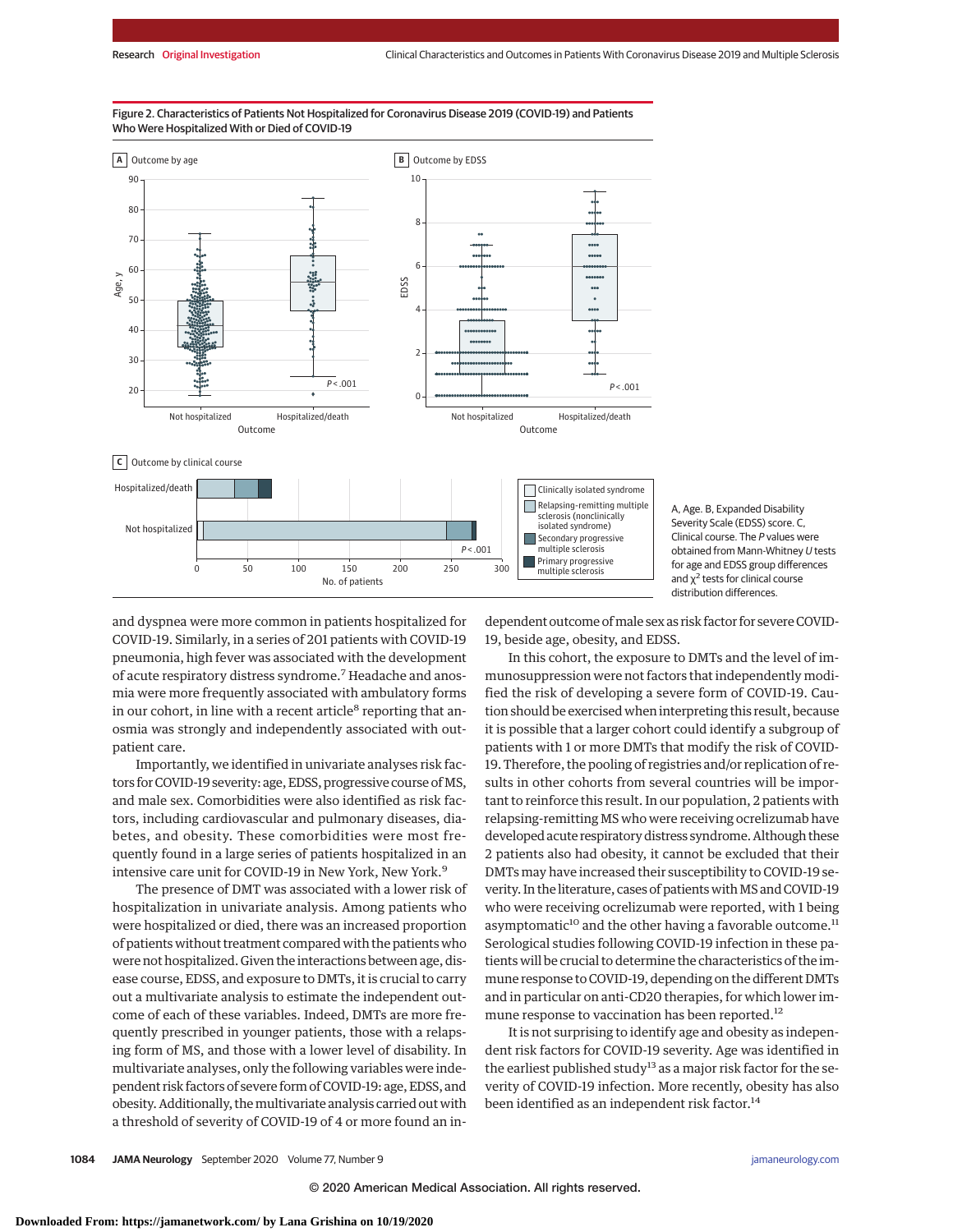## Figure 3. Risk Factors of Severe Coronavirus Disease 2019 (COVID-19)

**A** Univariate analysis





Severe COVID-19 was defined as a severity score of 3 or more. A, Univariate analysis. B, Multivariate analysis. Results are expressed as odds ratios (ORs) with 95% CIs. C, Cumulative variability (McFadden  $R^2$ ) of severe COVID-19 accounted for each variable retained in the multiple logistic regression model. Numbers of patients per category: men, 98; with 1 or more comorbidity, 113; with obesity, 24; with cardiac comorbidity, 23; with an Expanded Disability Severity Status (EDSS) score less than 3, 194; with an EDSS of 3 to 5.5, 75; with an EDSS of 6 or more, 69; without disease-modifying therapy, 63; receiving interferon or glatiramer acetate, 53; receiving teriflunomide, dimethylfumarate, natalizumab, or other drugs, 130; and receiving fingolimod, ocrelizumab, rituximab, cladribine, or alemtuzumab, 101. NA indicates not applicable.

The association between COVID-19 severity and the level of neurological disability assessed by EDSS in this cohort has not been previously reported, because there are (to our knowledge) currently no data available on the severity of COVID-19 in patients with preexisting neurological disabilities. Respiratory dysfunction is common in patients with MS and EDSS of 7 or more and is linked to expiratory muscles and cough impairment.<sup>15</sup> With the EDSS being the independent variable with the highest explained variability on COVID-19 severity, this finding should lead to strengthening and sustaining pre-

cautions and barrier measures to limit the risk of COVID-19 infection in patients with high disability.

The overall mortality rate of COVID-19 in the cohort was 3.5%. The case-fatality ratio was estimated at 0.44% in mainland China in the age group of 40 to 49 years.<sup>16</sup> A recent study estimated the infection fatality ratio in France as 0.7% (95% CI, 0.4%-1.0%), including asymptomatic cases.<sup>6</sup> In our cohort, only 2 patients without symptoms were diagnosed as positive for SARS-CoV-2 by PCR swab, and most cases were reported because of typical symptoms for COVID-19. There-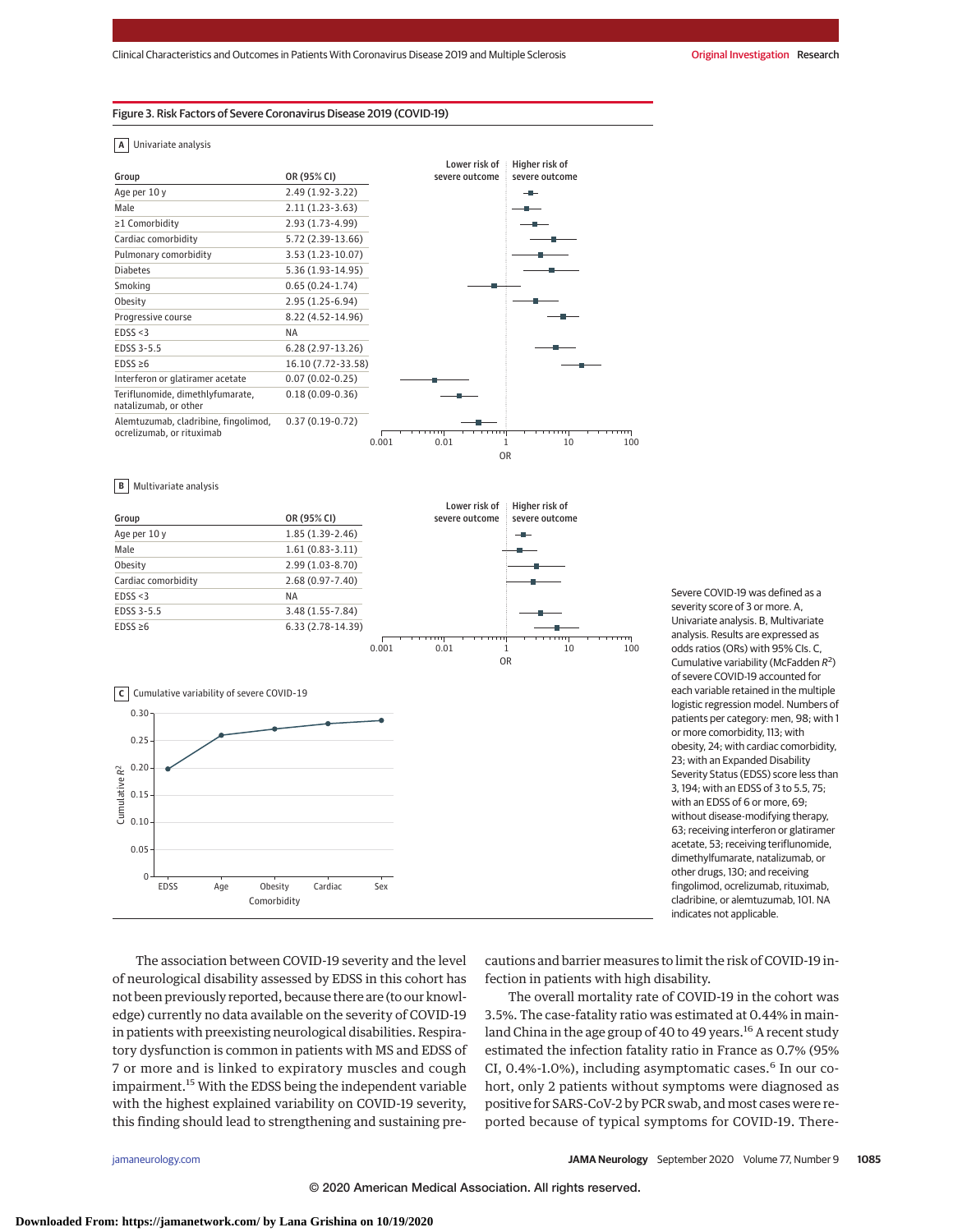Figure 4. Plot Associating Expanded Disability Severity Scale (EDSS) Score, Age, and Coronavirus Disease 2019 (COVID-19) Severity Score



Letters  $a$  to  $p$  refer to case reports of patients in need of mechanical ventilation or extracorporeal membrane oxygenation, or dead of COVID-19, as detailed in eTable 1 in the [Supplement.](https://jamanetwork.com/journals/jama/fullarticle/10.1001/jamaneurol.2020.2581?utm_campaign=articlePDF%26utm_medium=articlePDFlink%26utm_source=articlePDF%26utm_content=jamaneurol.2020.2581)

fore, we cannot infer an infection fatality ratio from this cohort. Instead, the fatality rate among patients who were hospitalized is a relevant measure at this stage of the outbreak. The fatality rate among patients who were hospitalized was higher for most age groups in patients with MS compared with the general population in France, suggesting an increased risk of death in patients with MS compared with the general population, which needs to be confirmed with large epidemiological studies.

Few data are available on the risk of COVID-19 in other autoimmune diseases in which patients are frequently treated by immunosuppressants. The preliminary results of the Global Rheumatology Alliance registry show a hospitalization rate of 35% (vs 21% in our population) and a death rate of 5% (vs 3.5% in our cohort) in 110 patients with various autoimmune pathologies.17The identification of risk factors associated with COVID-19 severity in this population will be particularly relevant compared with our cohort.

## Limitations

Limitations may include a potential referral bias toward severe COVID-19 or patients receiving DMTs who may have been more concerned about COVID-19 symptoms than patients who are untreated. It is also important to note that some immunosuppressive treatments, notably cladribine and alemtuzumab, are not commonly used in France, so it is not possible to analyze specifically whether these treatments could increase the risk associated with COVID-19.

## **Conclusions**

COVID-19 has significantly changed medical practice for several weeks, and it is likely to remain an issue for months. In patients with MS, we identified disability, age, and obesity as themain risk factors for COVID-19 severity. Our data do not support an increased risk of severe outcome associated with DMTs, which should reinforce the recommendation of not stopping current DMTs and not delaying treatment initiation in patients who have higher disease inflammatory activity, risk for relapses, or subsequent disability. Conversely, patients with high EDSS and older age are at highest risk of severe COVID-19. Given the importance of these 2 variables on COVID-19 outcomes, the identification of a potential outcome of certain DMTs on COVID-19 risk would require a large international effort to collect data and a specific focus on patients with less advanced disease that also considers known comorbidities for COVID-19.

#### **ARTICLE INFORMATION**

**Accepted for Publication:** May 28, 2020. **Published Online:** June 26, 2020. doi[:10.1001/jamaneurol.2020.2581](https://jamanetwork.com/journals/jama/fullarticle/10.1001/jamaneurol.2020.2581?utm_campaign=articlePDF%26utm_medium=articlePDFlink%26utm_source=articlePDF%26utm_content=jamaneurol.2020.2581)

**Author Affiliations:** Institut du Cerveau et de la Moelle Épinière, Assistance Publique des Hôpitaux de Paris, Hôpital de la Pitié Salpêtrière, Sorbonne Université, Institut National de la Santé et de la Recherche Médicale, Centre National de la Recherche Scientifique, Clinical Investigation Center Neuroscience, Paris, France (Louapre, Stankoff, Papeix, Lubetzki); Service de Neurologie, Clinical Investigation Center Institut National de la Santé et de la Recherche Médicale 1434, Centre Hospitalier Universitaire de Strasbourg, Strasbourg, France (Collongues, Bigaut, De Sèze); Hôpital St Antoine, Assistance Publique des Hôpitaux de Paris, Paris, France (Stankoff, Giannesini); Département de Neurologie, Hôpital Fondation Adolphe de Rothschild, Paris, France (Bensa, Deschamps); Service de Neurologie, Centre de Ressources et de

Compétences–Sclérose en Plaques, Assistance Publique des Hôpitaux de Paris, Groupe Hospitalier Henri Mondor, Université Paris-Est Créteil, Créteil, France (Créange, Wahab); Service de Neurologie, Pôle de Neurosciences Cliniques, Assistance Publique–Hôpitaux de Marseille, Hôpital de la Timone, Aix Marseille Université, Marseille, France (Pelletier); Département de Neurologie, Centre Hospitalier de Poissy, St Germain, France (Heinzlef); Département de Neurologie, Centre Hospitalier Universitaire de Montpellier, Montpellier, France (Labauge); Association des Neurologues Libéraux de Langue Française, Bergerac, France (Guilloton); Département de Neurologie, Hôpitaux Civils de Colmar, Colmar, France (Ahle); Service de Neurologie, Groupe Hospitalier de la Region de Mulhouse, Mulhouse, France (Goudot); Centre de Recherche en Transplantation et Immunologie– Institut National de la Santé et de la Recherche Médicale U1064, Service Neurologie, Clinical Investigation Center 1413, Centre Hospitalier Universitaire Nantes, Nantes, France (Laplaud);

Hôpital Neurologique Pierre Wertheimer, Hospices Civils de Lyon, Lyon/Bron, France (Vukusic).

**Author Contributions:** Dr Louapre had full access to all of the data in the study and takes responsibility for the integrity of the data and the accuracy of the data analysis. Concept and design: Collongues, Papeix, Pelletier, Vukusic, de Seze.

Acquisition, analysis, or interpretation of data: All authors.

Drafting of the manuscript: Louapre, Collongues, Pelletier, Labauge, Vukusic, de Seze. Critical revision of the manuscript for important intellectual content: Collongues, Stankoff, Giannesini, Papeix, Bensa, Deschamps, Créange, Wahab, Pelletier, Heinzlef, Guilloton, Ahle, Goudot, Bigaut, Laplaud, Vukusic, Lubetzki, de Seze. Statistical analysis: Louapre. Administrative, technical, or material support: Créange, Wahab, Labauge, Ahle, Laplaud, Vukusic. Supervision: Collongues, Stankoff, Pelletier,

**1086 JAMA Neurology** September 2020 Volume 77, Number 9 **(Reprinted)** [jamaneurology.com](http://www.jamaneurology.com?utm_campaign=articlePDF%26utm_medium=articlePDFlink%26utm_source=articlePDF%26utm_content=jamaneurol.2020.2581)

© 2020 American Medical Association. All rights reserved.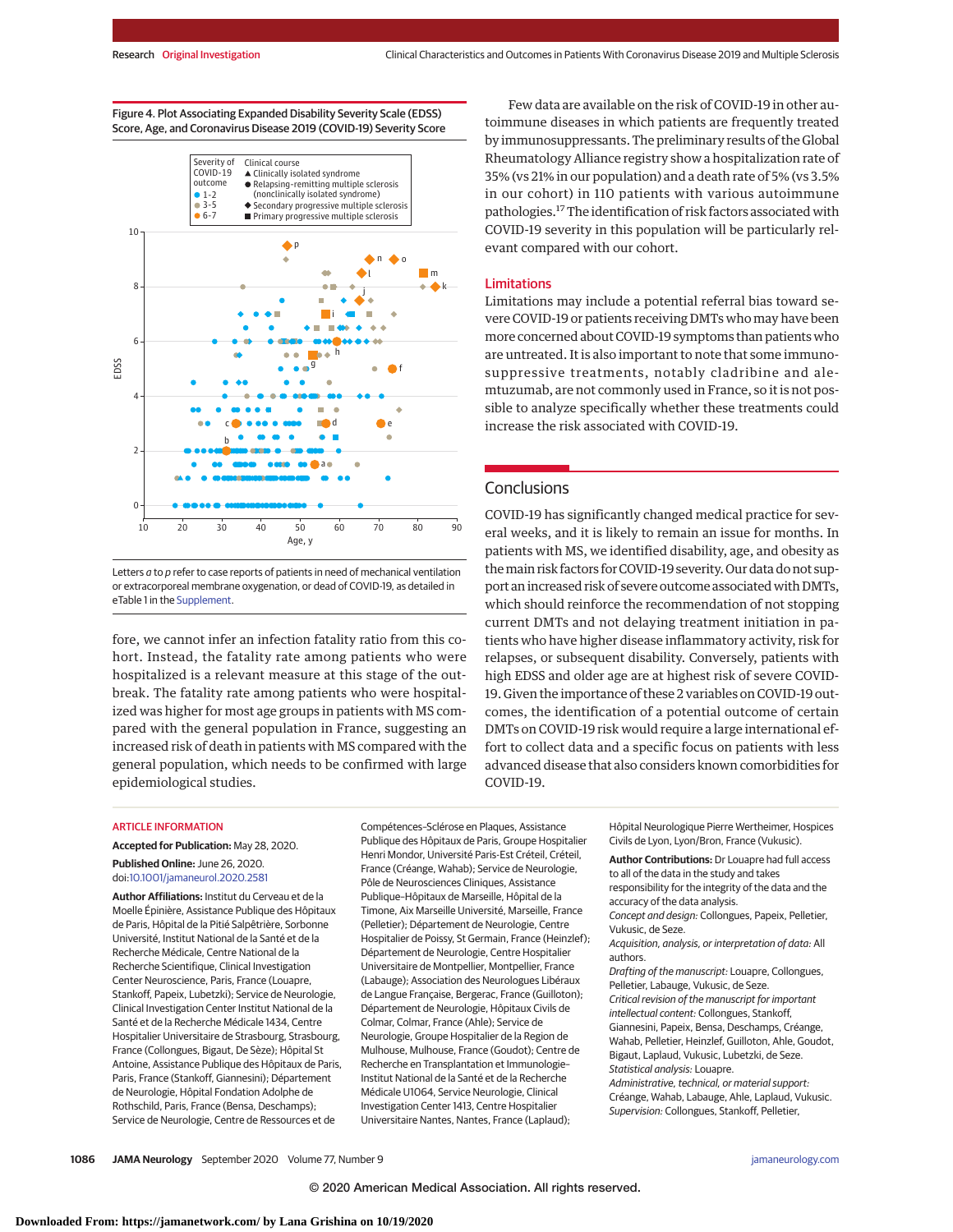Heinzlef, Guilloton, Ahle, Vukusic, Lubetzki, de Seze.

**Conflict of Interest Disclosures:** Dr Louapre has received consulting or travel fees from Biogen, Novartis, Roche, Sanofi, Teva and Merck Serono, outside the submitted work. Dr Collongues serves on scientific advisory boards for and has received honoraria from Biogen Idec, Merck Serono, Sanofi-Genzyme, Bayer Schering Pharma and Alexion Pharmaceutical, and personal fees and nonfinancial support from Roche, Biogen, Novartis, Sanofi, and MedDay outside the submitted work outside the submitted work. Dr Stankoff has received fees for advisory boards and lectures from Genzyme, Novartis, Teva, and Biogen and research support from Roche, Sanofi-Genzyme, and Merck-Serono outside the submitted work. Dr Papeix has received consulting and lecturing fees and travel grants from Biogen, Genzyme, Novartis, Merck, Roche, Sanofi, and Teva Pharma outside the submitted work. Dr Bensa has received consulting fees for advisory boards from Biogen, Novartis, Roche, and Sanofi Genzyme outside the submitted work. Dr Deschamps has received travel grants from Biogen outside the submitted work. Dr Créange has received departmental research grants from Biogen, GeNeuro, MedDay, Novartis, Octapharma, and Roche; completed expert testimony with Biogen, Novartis, GeNeuro, and Roche; and received grants and personal fees from MedDay outside the submitted work. Dr Wahab has received expert testimony fees from Sanofi-Genzyme and Roche and travel grants from Biogen and Roche outside the submitted work. Dr Pelletier has received consulting or travel fees from Biogen, Novartis, Roche, Sanofi, Teva, MedDay, and Merck Serono outside the submitted work. Dr Heinzlef has received consulting or travel fees from Biogen, Novartis, Roche, Sanofi, Teva, Merck Serono, and MedDay outside the submitted work. Dr Guilloton has received consulting or travel fees from Biogen, Merck Serono, Novartis, Sanofi, and Teva outside the submitted work. Dr Ahle has received consulting or travel fees from AbbVie, Biogen, Novartis, Roche, and Sanofi outside the submitted work and reported grants from Roche, Novartis, Biogen, and Sanofi during the conduct of the study. Dr Bigaut has received travel grants from Biogen Idec and Sanofi-Genzyme outside the submitted work. Dr Laplaud has received grants from the ARSEP Foundation and MedDay; personal fees from Biogen, Sanofi-Genzyme, Merck, Celgene, Roche, MedDay, and Teva; grants and personal fees from Novartis; and consulting and lecturing fees, travel grants, and unconditional research support from Biogen, Genzyme, Novartis, Merck Serono, Roche, Sanofi-Aventis, and Teva Pharma outside the submitted work. Dr Vukusic has received grants, personal fees and nonfinancial support from Biogen, Merck, Novartis, Sanofi-Genzyme, Roche, Teva, Celgene, and MedDay and grants from Novartis, Roche, Sanofi, and Teva outside the submitted work. Dr Lubetzki reports grants and personal fees from Biogen and personal fees from Merck-Serono, Roche, Rewind, and Ipsen outside the submitted work. Dr De Sèze has received consulting fees from Biogen, Roche, Novartis, Teva, Cellgen, Jansen, and Sanofi-Genzyme and contracted research from Novartis and Sanofi-Genzyme outside the submitted work.

**Funding/Support:** This study did not receive specific funding. The French Clinical Research Infrastructure Network for Multiple Sclerosis is supported by a grant provided by the French State and handled by the Agence Nationale de la Recherche, within the framework of the Investments for the Future program, and support from the Fondation d'Aide pour la Recherche sur la Sclerose en Plaques (ARSEP). Paris Brain Institute Clinical Research Infrastructure Network is supported by a grant provided by the French State and handled by the Agence Nationale de la Recherche, within the framework of the Institut Hospitalo-Universitaire program. The Observatoire Français de la Sclérose en Plaques is supported by a grant provided by the French State and handled by the Agence Nationale de la Recherche, within the framework of the Investments for the Future program (ANR-10-COHO-002), the Eugène Devic EDMUS Foundation Against Multiple Sclerosis, and the ARSEP Foundation.

**Role of the Funder/Sponsor:** The funders had no role in the design and conduct of the study; collection, management, analysis, and interpretation of the data; preparation, review, or approval of the manuscript; and decision to submit the manuscript for publication.

**Group Information:** Covisep Investigators: Fayçal Derouiche, MD, Mulhouse Neurological Office, Mulhouse, France; Ayman Tourbah, MD, Assistance Publique des Hôpitaux de Paris, Hôpital Raymond Poincaré, Garches, France; Guillaume Mathey, MD, Nancy University Hospital, Nancy, France; Marie Théaudin, MD, Lausanne University Hospital and University of Lausanne, Lausanne, Switzerland; François Sellal, MD, Colmar Hospital, Colmar, France; Marie-Hélène Dugay, MD, Colmar Hospital, Colmar, France; Helene Zéphir, MD, Lille University Hospital, Lille, France; Patrick Vermersch, MD, Lille University Hospital, Lille, France; Françoise Durand-Dubief, MD, Lyon University Hospital, Lyon, France; Romain Marignier, MD, Lyon University Hospital, Lyon, France; Géraldine Androdias-Condemine, MD, Lyon University Hospital, Lyon, France; Julie Pique, MD, Lyon University Hospital, Lyon, France; Pékès Codjia, MD, Lyon University Hospital, Lyon, France; Caroline Tilikete, MD, Lyon University Hospital, Lyon, France; Véronique Marcaud, MD, Paris Saint-Joseph Hospital, Paris, France; Christine Lebrun-Frenay, MD, Nice University Hospital, Nice, France; Mikael Cohen, MD, Nice University Hospital, Nice, France; Aurelian Ungureanu, MD, Assistance Publique des Hôpitaux de Paris, Saint-Antoine Hospital, Paris, France; Elisabeth Maillart, MD, Assistance Publique des Hôpitaux de Paris, Pitié-Salpêtrière Hospital, Paris, France; Ysoline Beigneux, MD, Assistance Publique des Hôpitaux de Paris, Pitié-Salpêtrière Hospital, Paris, France; Thomas Roux, MD, Assistance Publique des Hôpitaux de Paris, Pitié-Salpêtrière Hospital, Paris, France; Jean-Christophe Corvol, MD, Assistance Publique des Hôpitaux de Paris, Pitié-Salpêtrière Hospital, Paris Brain Institute, Paris, France; Amandine Bordet, MSc, Assistance Publique des Hôpitaux de Paris, Pitié-Salpêtrière Hospital, Paris Brain Institute, Paris, France; Yanica Mathieu, PhD, French Clinical Research Infrastructure Network for Multiple Sclerosis, Paris Brain Institute, Assistance Publique des Hôpitaux de Paris, Paris, France; Frédérique Le Breton, MD, Assistance Publique des Hôpitaux de Paris, Tenon Hospital, Paris, France; Dalia Dimitri Boulos, MD, Assistance Publique des Hôpitaux de Paris, Bicêtre Hospital, Kremlin-Bicêtre, France; Olivier Gout, MD,

Fondation Ophtalmologique Adolphe de Rothschild, Paris, France; Antoine Guéguen, MD, Fondation Ophtalmologique Adolphe de Rothschild, Paris, France; Antoine Moulignier, MD, Fondation Ophtalmologique Adolphe de Rothschild, Paris, France; Marine Boudot, MD, Fondation Ophtalmologique Adolphe de Rothschild, Paris, France; Audrey Chardain, MD, Vincennes Neurological Office, Vincennes, France; Sarah Coulette, MD, Fondation Ophtalmologique Adolphe de Rothschild, Paris, France; Eric Manchon, MD, Gonesse Hospital, Gonesse, France; Samar S. Ayache, MD, Assistance Publique des Hôpitaux de Paris, Henri Mondor Hospital, Créteil, France; Thibault Moreau, MD, Dijon University Hospital, Dijon, France; Pierre-Yves Garcia, MD, Compiegne Noyon Hospital, Compiègne, France; Deiva Kumaran, MD Assistance Publique des Hôpitaux de Paris, Bicêtre Hospital, Kremlin Bicêtre, France; Giovanni Castelnovo, MD, Nîmes University Hospital, Nîmes, France; Eric Thouvenot, MD, Nîmes University Hospital, Nîmes, France; Frederic Taithe, MD, Clermont-Ferrand University Hospital, Clermont-Ferrand, France; Julien Poupart, MD, Groupe Hospitalier Institut Catholique de Lille, Lille, France; Arnaud Kwiatkowski, MD, Groupe Hospitalier Institut Catholique de Lille, Lille, France; Gilles Defer, MD, Caen University Hospital, Caen, France; Nathalie Derache, MD, Caen University Hospital, Caen, France; Pierre Branger, MD, Caen University Hospital, Caen, France; Damien Biotti, MD, Toulouse University Hospital, Toulouse, France; Jonathan Ciron, MD, Toulouse University Hospital, Toulouse, France; Christine Clerc, MD, Montbeliard Neurological office, Montbeliard, France; Mathieu Vaillant, MD, Grenoble University Hospital, Grenoble, France; Laurent Magy, MD, Limoges University Hospital, Limoges, France; Alexis Montcuquet, MD, Limoges University Hospital, Limoges, France; Philippe Kerschen, MD, Luxembourg Hospital, Luxembourg City, Luxembourg; Marc Coustans, MD, Quimper Hospital, Quimper, France; Anne-Marie Guennoc, MD, Tours University Hospital, Tours, France; Bruno Brochet, MD, Bordeaux University Hospital, Bordeaux, France; Jean-Christophe Ouallet, MD, Bordeaux University Hospital, Bordeaux, France; Aurélie Ruet, MD, Bordeaux University Hospital, Bordeaux, France; Cécile Dulau, MD, Bordeaux University Hospital, Bordeaux, France; Sandrine Wiertlewski, MD, Nantes University Hospital, Nantes, France; Eric Berger, MD, Besançon Hospital, Besançon, France; Dan Buch, MD, Assistance Publique des Hôpitaux de Paris, Lariboisière Hospital, Paris, France; Bertrand Bourre, MD, Rouen University Hospital, Rouen, France; Maud Pallix-Guiot, MD, Orleans Hospital, Orleans, France; Aude Maurousset, MD, Tours University Hospital, Tours, France; Bertrand Audoin, MD, Assistance Publique des Hôpitaux de Marseille, Marseille, France; Audrey Rico, MD, Assistance Publique des Hôpitaux de Marseille, Marseille, France; Adil Maarouf, MD, Assistance Publique des Hôpitaux de Marseille, Marseille, France; Gilles Edan, MD, Rennes University Hospital, Rennes, France; Jérémie Papassin, MD, Chambéry Hospital, Chambéry, France; Dorothée Videt, MD, Vannes Hospital, Vannes, France.

**Additional Contributions:** We thank Assistance Publique des Hôpitaux de Paris and French Clinical Research Infrastructure Network for Multiple Sclerosis for the support in regulatory aspects of the study, Amandine Bordet, MSc, Assistance